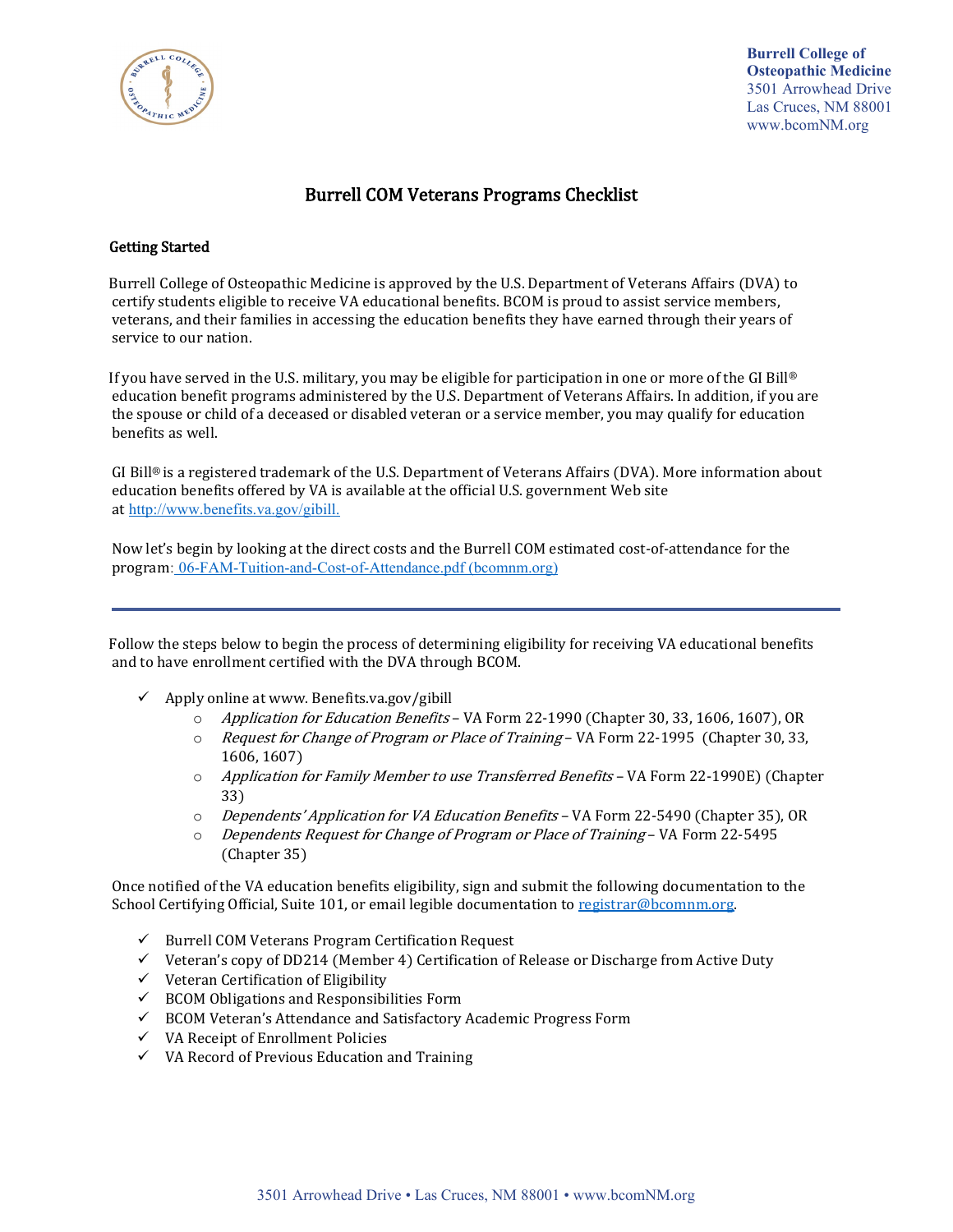

The list of additional resources for Veterans and Families may be useful to Veterans pursing higher education. Many VA and other government resources exist to help the veteran and the family. Review the following VA and non-VA sources that may help with your education decisions:

- $\checkmark$  GI Bill<sup>®</sup> Comparison Tool Use the comparison tool to help you find a school and determine your GI Bill™ benefits while attending the institution.
- [Consumer Financial Protection Bureau's Paying for College](https://www.consumerfinance.gov/paying-for-college/)
- [Request Military Service Records Online](https://www.archives.gov/veterans/military-service-records): DD214/Separation Documents, Personnel Records, Replacement Medals, and/or Medical Records
- $\checkmark$  [Army Education Relief Fund:](https://www.aerhq.org/) Scholarship opportunities for children and spouses of retired and active Army soldiers
- [Marine Corps Scholarship Foundation:](https://www.mcsf.org/) Scholarship opportunities for children of current and former Marines.
- [National Military Family Association Joanne Holbrook Patton Military Spouse Scholarship Program:](http://www.militaryfamily.org/spouses-scholarships/scholarships.html) Scholarships are awarded to spouses of Uniformed Services members (active duty, National Guard and Reserve, retirees, and survivors) to obtain professional certification or to attend postsecondary or graduate school. Scholarships range in amount from \$500 to \$1,000, and the number awarded each year varies depending on funding.
- $\checkmark$  [ThanksUSA Scholarships:](http://www.thanksusa.org/scholarships.html) Scholarships are awarded to spouses and dependent children of active-duty military personnel.
- $\checkmark$  [Pat Tillman Military Scholarship:](http://www.pattillmanfoundation.org/) The Tillman Military Scholarships support educational opportunities for service members and their families.
- $\checkmark$  [Veterans United Foundation Scholarship:](https://enhancelives.com/scholarships) Annually, the Foundation awards up to three scholarships to eligible recipients.
- $\checkmark$  [Scholarships for Military Families:](https://studentaid.ed.gov/sa/sites/default/files/scholarships-for-military.pdf) U.S. Dept. of Education document providing links to various programs

VA Education Programs Defined:

# [Post – 9/11 GI Bill](http://www.benefits.va.gov/gibill/post911_gibill.asp)  ® (Chapter 33)

Individuals who are eligible for the new Post 9/11 GI Bill™ may begin using it August 1, 2009. Only active duty service performed after September 10, 2001 may be considered for determining eligibility for this new benefit. To be eligible, a service member or veteran must have served at least 90 aggregate days on active duty. However, individuals honorably discharged for a service-connected disability who served 30 continuous days after September 10, 2001 may also establish eligibility.

The Post – 9/11 Veterans Educational Assistance Improvements Act of 2010 (Public Law 111-377) changes the amount of tuition and fee charges which should be reported to the VA by ACOM. For periods of enrollment beginning on or after August 1, 2011, the school will report the following charges:

"The actual net cost for in-state tuition and fees assessed by the institution for the program of education after the application of any waiver of, or reduction in, tuition and fee; and any scholarship, or other Federal, State, institutional, or employer-based aid or assistance (excluding loans and title IV funds) that is provided directly to the institution and specifically designated for the sole purpose of defraying tuition and fees."

Example: Tuition  $Costs = $58,335$ Student Fees = \$1599 Seat deposit  $= $2,000$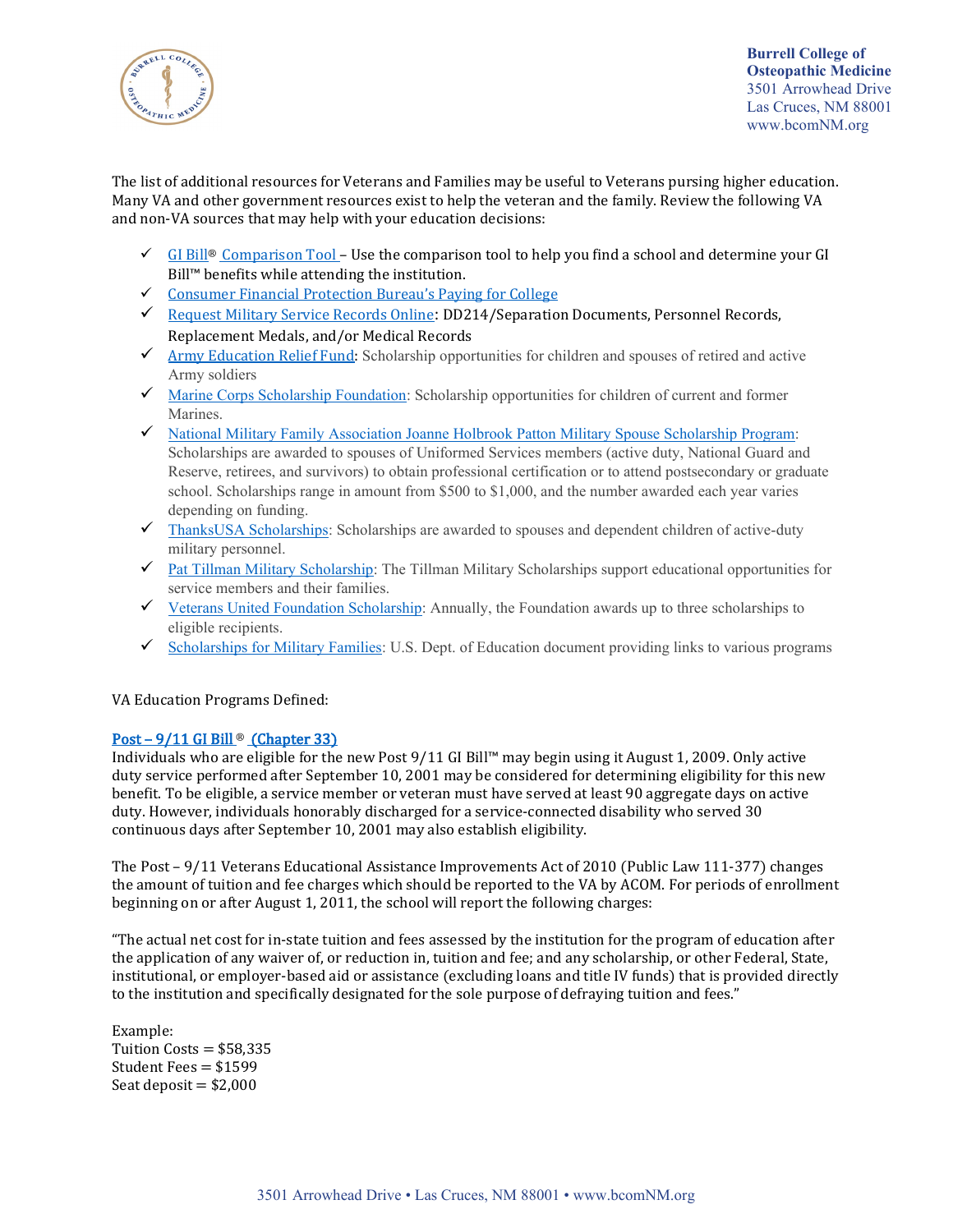

**Burrell College of Osteopathic Medicine** 3501 Arrowhead Drive Las Cruces, NM 88001 www.bcomNM.org

Chapter 33 Benefits  $= $26042.81$ Friends of Military Scholarship = \$5000 Balance of Direct Costs = \$26,891.19

Aid or assistance that is not designated for the sole purpose of reducing a student's tuition and fee cost should not be excluded from the net direct costs reported to VA.

Example: The student above also has a \$5,000 scholarship from a local Veterans Service Organization. The scholarship is general in nature and may be used to defray school costs such as food, housing, books, etc. Since it is not "specifically designated for the sole purpose of defraying tuition and fees," it is not deducted from the charges submitted to VA.

### [Post-9/11 GI Bill®: Transferability](http://www.benefits.va.gov/gibill/post911_transfer.asp)

The Post-9/11 GI Bill allows uniformed service members (officer or enlisted, active duty or Selected Reserve), on or after August 1, 2009, to transfer unused education benefits to immediate family members (spouse and children). The service member must have at least six years of service, and commit to an additional four years of service in order to transfer benefits to a spouse or child. Because of the potential impact of this benefit on recruiting and retention, transferability policy is determined by the Department of Defense (DoD) and the military services. For more information on the transfer application and process, please visit [Transfer Your](https://www.va.gov/education/transfer-post-9-11-gi-bill-benefits/)  [Post-9/11 GI Bill Benefits | Veterans Affairs \(va.gov\).](https://www.va.gov/education/transfer-post-9-11-gi-bill-benefits/)

### [The Montgomery GI Bill® \(Chapter 30\)](http://www.benefits.va.gov/gibill/mgib_ad.asp)

The MGIB program provides up to 36 months of education benefits. This benefit may be used for degree and certificate programs, flight training, apprenticeship/on-the-job training and correspondence courses. Remedial, deficiency, and refresher courses may be approved under certain circumstances. Generally, benefits are payable for 10 years following your release from active duty.

## [Reservists Montgomery GI Bill ® \(Chapter 1606\)](http://www.benefits.va.gov/gibill/mgib_sr.asp)

The MGIB-SR program may be available to you if you are a member of the Selected Reserve. The Selected Reserve includes the Army Reserve, Navy Reserve, Air Force Reserve, Marine Corps Reserve and Coast Guard Reserve, and the Army National Guard and the Air National Guard.

#### [U.S. Department of Veterans Affairs Vocational Rehabilitation Program \(Chapter 31\)](http://www.benefits.va.gov/vocrehab/index.asp)

Vocational Rehabilitation is a program whose primary function is to help veterans with service-connected disabilities become suitably employed, maintain employment, or achieve independence in daily living. The program offers a number of services to help each eligible disabled veteran reach his or her rehabilitation goal. These services include vocational and personal counseling, education and training, financial aid, job assistance, and, if needed, medical and dental treatment. Services generally last up to 48 months, but they can be extended in certain instances.

#### [Dependents Educational Assistance Program \(Chapter 35\)](http://www.benefits.va.gov/gibill/survivor_dependent_assistance.asp)

Dependents' Educational Assistance provides education and training opportunities to eligible dependents of certain veterans. The program offers up to 45 months of education benefits. These benefits may be used for degree and certificate programs, apprenticeship, and on-the-job training. If you are a spouse, you may take a correspondence course. Remedial, deficiency, and refresher courses may be approved under certain circumstances.